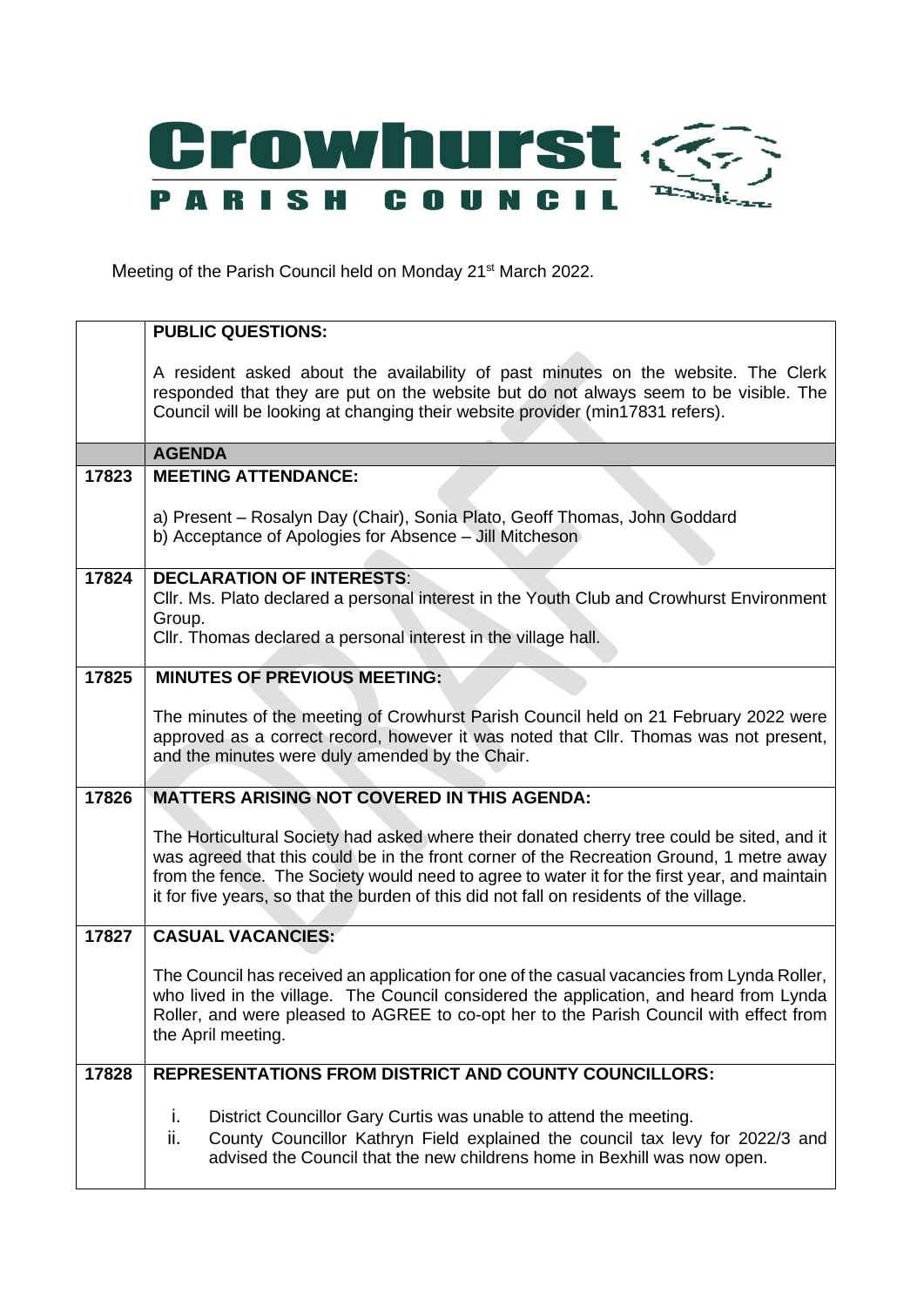| 17829 | <b>FINANCIAL REPORTS:</b>                                                                                                                                                                                                                                                                                                                                                                                                                                                                                                                                                                                                                                                                                                                                                                                                                                                                                                                                                                                                                                                                                                                                                |
|-------|--------------------------------------------------------------------------------------------------------------------------------------------------------------------------------------------------------------------------------------------------------------------------------------------------------------------------------------------------------------------------------------------------------------------------------------------------------------------------------------------------------------------------------------------------------------------------------------------------------------------------------------------------------------------------------------------------------------------------------------------------------------------------------------------------------------------------------------------------------------------------------------------------------------------------------------------------------------------------------------------------------------------------------------------------------------------------------------------------------------------------------------------------------------------------|
|       | a) The Council reviewed the financial report and noted that the Council is likely to<br>spend most of its budget by the end of the financial year and there is only a small<br>surplus forecast.<br>b) The payments report for March 2022 was agreed by Councillors, who noted that<br>the invoice for the planings had been received and it was AGREED that in addition<br>to the payments report, the locksmith's invoice be paid and that the planings for<br>the Recreation Ground (as previously agreed by the Council) should also be paid.<br>c) The Council has agreed to appoint Pat Buckle to carry out its audit for 2021/22<br>financial year, and it was AGREED that the Chair would sign the audit letter and<br>return to Pat Buckle.                                                                                                                                                                                                                                                                                                                                                                                                                     |
| 17830 | <b>RECREATION GROUND:</b>                                                                                                                                                                                                                                                                                                                                                                                                                                                                                                                                                                                                                                                                                                                                                                                                                                                                                                                                                                                                                                                                                                                                                |
|       | a) Councillors discussed the monthly inspection and agreed that the rota would be<br>drawn in alphabetical order, but that Cllr. Plato would do the April inspection and<br>Cllr. Thomas would do May. The grass was getting rather long, and the Clerk was<br>asked to find out when the cutting season would commence.<br>b) The Council discussed the revised quote for lighting on the Recreation Ground,<br>noting that it was now more than the previously agreed quote and that it could rise<br>again, due to commodity prices. The Clerk was asked to get the contractor to put<br>a timer indoors at the Youth Club, plus a PIR either end and subject to this, it was<br>AGREED that the quotation be accepted and that the Clerk could have £200<br>flexibility to agree any revised quotation. Any increase more than this would need<br>to be reported back to the Council for further consideration, as it would exceed the<br>budget.                                                                                                                                                                                                                    |
|       | The Council noted that the community orchard had now been put in, with support<br>C)<br>from Groundworks, including 10 fruit trees which would provide shade for the play<br>area. Volunteers were needed for watering, and this would be requested through<br>the Crowhurst News. Whilst on site, the molehills were also flattened, and the<br>hedge was mulched. It was AGREED that the Chair would write to Groundworks<br>to thank them for their support. Options for a plaque to be placed would be<br>considered later in the year, as well as any work to the Youth Club area.<br>Members were advised that the road planings were being delivered on 25 March<br>d)<br>and the Clerk was asked to contact the contractor again to get a date for moving<br>them, in order that arrangements for closing the car park could be made.<br>The Council considered the school's request for use of the recreation ground and<br>e)<br>pavilion for the Year 6 leavers party on 21 <sup>st</sup> July. The Council agreed a policy of<br>50% discount for non-commercial use of the Recreation Ground and the Clerk was<br>asked to write to the school accordingly. |
| 17831 | TOWN AND COUNTRY PLANNING:                                                                                                                                                                                                                                                                                                                                                                                                                                                                                                                                                                                                                                                                                                                                                                                                                                                                                                                                                                                                                                                                                                                                               |
|       | The following planning applications were considered: -<br>a)                                                                                                                                                                                                                                                                                                                                                                                                                                                                                                                                                                                                                                                                                                                                                                                                                                                                                                                                                                                                                                                                                                             |
|       | RR/2022/214/P - Woodhayes, Old Forewood Lane, Crowhurst TN33 9AE<br>Proposed Oak framed garden room to replace existing upvc conservatory on the<br>same footprint.                                                                                                                                                                                                                                                                                                                                                                                                                                                                                                                                                                                                                                                                                                                                                                                                                                                                                                                                                                                                      |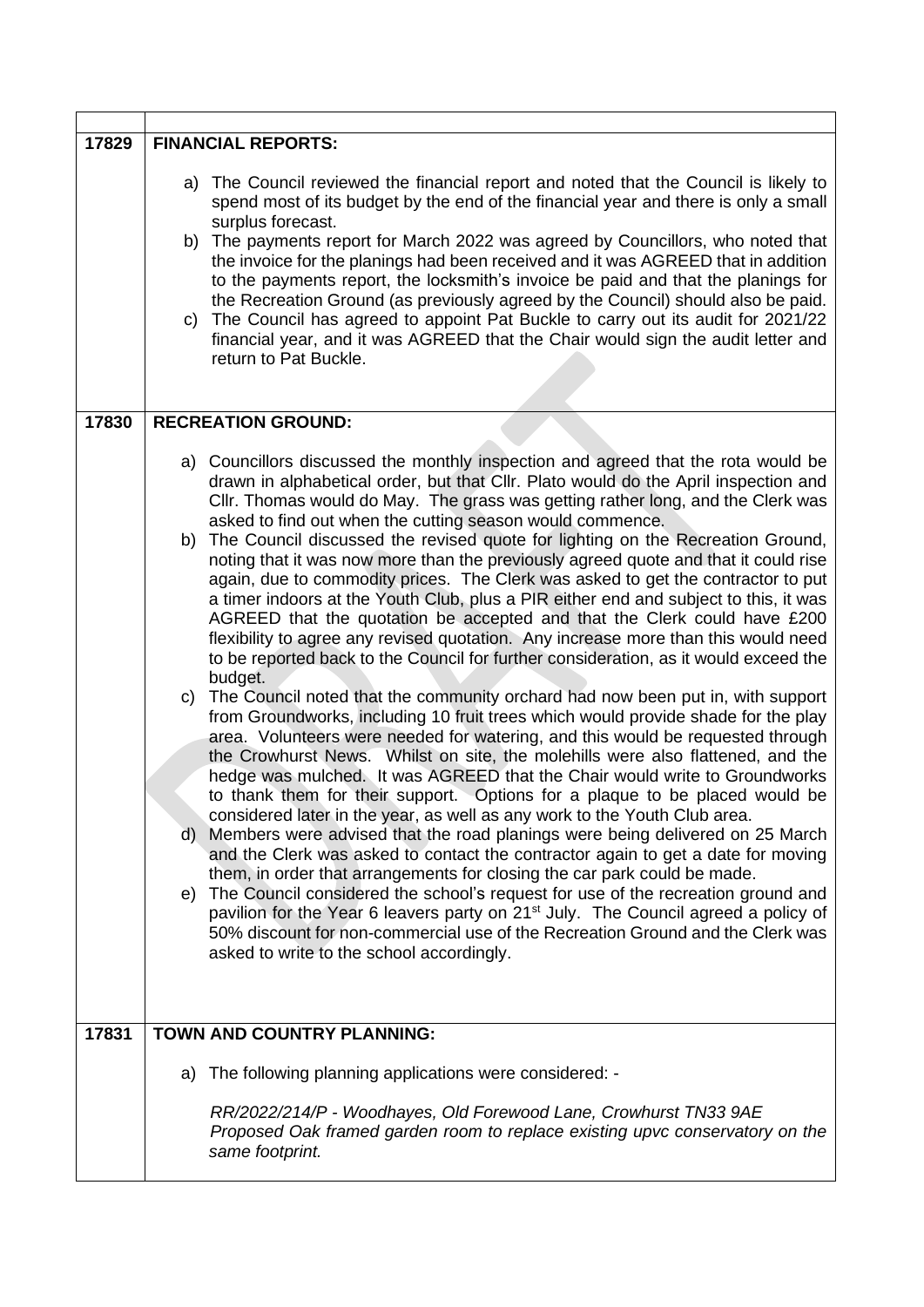|       | The Council heard that this would be an improvement, as it would be an oak<br>replacement to the conservatory which was no longer fit for purpose, and it was<br>agreed to SUPPORT this application.<br>RR/2022/194/P - Pilgrim Cottage, Old Forewood Lane, Crowhurst TN33 9AE<br>Variation of condition 3 imposed on RR/2021/1926/P to allow alternative external<br>surface materials.<br>The Council agreed to rely on the opinion of District Council in respect of this<br>application as the applicant had permission to go back to them for alternatives, and<br>it would make NO COMMENT.<br>RR/2022/33/L - Bynes Farm, Royal Oak Lane, Crowhurst - Replacement<br>conservation roof light.<br>The Council heard the existing roof light was leaking and this was a replacement<br>conservation light. It therefore agreed to SUPPORT the application.<br>b) The Neighbourhood Plan website hosting is ending in May 2022 and the Council<br>AGREED it would be more cost efficient to host both the Council and NP website<br>jointly. This would also help resolve the problem of the RDC website not allowing<br>the changes that the Council would like to make, such as Councillor profiles. The<br>Chair was to look at suitable alternatives and report back.                                                                                                                                                                                                                                                                                                                                            |
|-------|-------------------------------------------------------------------------------------------------------------------------------------------------------------------------------------------------------------------------------------------------------------------------------------------------------------------------------------------------------------------------------------------------------------------------------------------------------------------------------------------------------------------------------------------------------------------------------------------------------------------------------------------------------------------------------------------------------------------------------------------------------------------------------------------------------------------------------------------------------------------------------------------------------------------------------------------------------------------------------------------------------------------------------------------------------------------------------------------------------------------------------------------------------------------------------------------------------------------------------------------------------------------------------------------------------------------------------------------------------------------------------------------------------------------------------------------------------------------------------------------------------------------------------------------------------------------------------------------------------------------------|
| 17832 | <b>HIGHWAYS AND RIGHTS OF WAY: -</b>                                                                                                                                                                                                                                                                                                                                                                                                                                                                                                                                                                                                                                                                                                                                                                                                                                                                                                                                                                                                                                                                                                                                                                                                                                                                                                                                                                                                                                                                                                                                                                                    |
| 17833 | a) The Council noted that the further response of ESCC that a 20MPH speed limit<br>through the village was not suitable as there have not been any accidents or<br>serious incidents. This was disappointing but not unexpected.<br>The Council considered the proposals from several residents of Sandrock Hill<br>b)<br>requesting a layby instead of bollards on the verge to prevent the parking, which<br>was causing safety issues as well as damage to the verge. ESCC would not<br>provide a layby and they wanted a feasibility study before they would agree to it.<br>This would all need to be funded by the Parish Council or residents, and fund<br>raising would be needed. It was AGREED that the Clerk would look at whether the<br>Council had any legal power to provide support to residents and ask ESCC for the<br>costs of a feasibility study for a layby.<br>The Council has noted the position on the pathway via Adams Farm track and the<br>C)<br>old railway cutting and proposed changes, and that the adjoining landowner was<br>not keen. She has suggested the gate at the southern end of the cutting be moved<br>to allow access to the cutting leaving a dog leg opening, but this would be for<br>pedestrians only. Cllr. Plato has provided details of the adjoining landowner to<br>Quarry Wood and suggested they discuss this direct. The Clerk was asked to write<br>to Matt Harper at ESCC to ask that they continue to pursue the public right of way<br>and copy in Cllr. Field (and Philip Baker) to the correspondence.<br><b>COUNCILLOR UPDATES ON EXTERNAL BODIES:</b> |
|       | a) Rother Association of Local Councils (RALC) update. There was no update, but                                                                                                                                                                                                                                                                                                                                                                                                                                                                                                                                                                                                                                                                                                                                                                                                                                                                                                                                                                                                                                                                                                                                                                                                                                                                                                                                                                                                                                                                                                                                         |
|       | CIIr. Ms. Plato agreed to attend the next meeting on 6 April.                                                                                                                                                                                                                                                                                                                                                                                                                                                                                                                                                                                                                                                                                                                                                                                                                                                                                                                                                                                                                                                                                                                                                                                                                                                                                                                                                                                                                                                                                                                                                           |